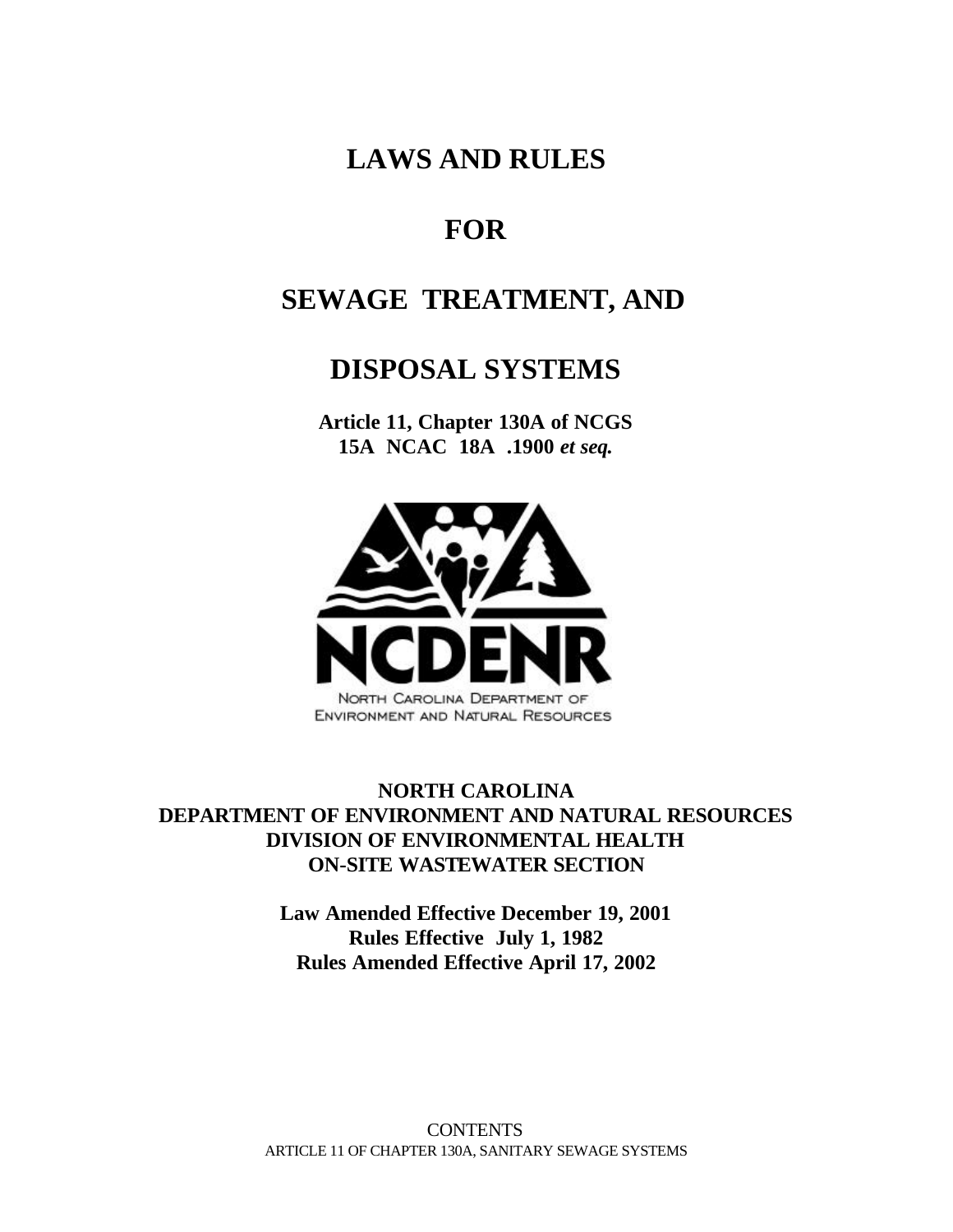|                                                                                       | <b>LAW</b>                      |                                                                                                | <b>PAGE</b>    |
|---------------------------------------------------------------------------------------|---------------------------------|------------------------------------------------------------------------------------------------|----------------|
|                                                                                       | 130A-333                        | Purpose                                                                                        | $\mathbf{1}$   |
|                                                                                       | 130A-334                        | Definitions                                                                                    | i              |
|                                                                                       | 130A-335                        | Wastewater collection, treatment and disposal; rules                                           | ii             |
|                                                                                       | 130A-335.1                      | Effluent filters and access devices for certain                                                | iii            |
|                                                                                       |                                 | septic tank systems                                                                            |                |
|                                                                                       | 130A-336                        | Improvement permit and authorization for wastewater iv                                         |                |
|                                                                                       |                                 | system construction required                                                                   |                |
|                                                                                       | 130A-337                        | Inspection; operation permit required                                                          | V              |
|                                                                                       | 130A-338                        | Authorization for wastewater system construction<br>required before other permits to be issued | V              |
|                                                                                       | 130A-339                        | Limitation on electrical service                                                               | V              |
|                                                                                       | 130A-340                        | Review procedures and appeals                                                                  | V<br>V         |
|                                                                                       | 130A-341                        | Consideration of a site with existing fill                                                     | V              |
|                                                                                       | 130A-342                        | Aerobic systems                                                                                | V              |
|                                                                                       | 130A-343                        | Experimental and innovative systems permitted                                                  | V <sub>1</sub> |
|                                                                                       | 130A-343.1                      | Transfer of ownership                                                                          | ix             |
|                                                                                       | S.L. 1997-443                   | Reissue certain wastewater permits                                                             | ix             |
|                                                                                       |                                 |                                                                                                |                |
|                                                                                       |                                 | SECTION. 1900 SEWAGE TREATMENT AND DISPOSAL SYSTEMS                                            |                |
|                                                                                       | <b>RULE</b>                     |                                                                                                | PAGE           |
|                                                                                       | .1934 - Scope                   |                                                                                                |                |
|                                                                                       | .1935 - Definitions             |                                                                                                | 1              |
|                                                                                       |                                 | .1936 - Requirements for Sewage Treatment and Disposal                                         | 4              |
|                                                                                       |                                 | (Repealed Eff. January 1, 1990)                                                                |                |
|                                                                                       | .1937 - Permits                 |                                                                                                | $\overline{4}$ |
| .1938 - Responsibilities                                                              |                                 |                                                                                                | 6              |
| .1939 - Site Evaluation                                                               |                                 |                                                                                                | 8              |
| .1940 - Topography and Landscape Position                                             |                                 |                                                                                                | $8\,$          |
| .1941 - Soil Characteristics (Morphology)                                             |                                 |                                                                                                | 9              |
| .1942 - Soil Wetness Conditions                                                       |                                 |                                                                                                | 11             |
| .1943 - Soil Depth<br>.1944 - Restrictive Horizons                                    |                                 |                                                                                                | 13             |
| .1945 - Available Space                                                               |                                 |                                                                                                | 13<br>13       |
|                                                                                       |                                 |                                                                                                | 14             |
| .1946 - Other Applicable Factors<br>.1947 - Determination of Overall Site Suitability |                                 |                                                                                                |                |
| .1948 - Site Classification                                                           |                                 |                                                                                                |                |
| .1949 - Sewage Flow Rates for Design Units                                            |                                 |                                                                                                |                |
| .1950 - Location of Sanitary Sewage Systems                                           |                                 |                                                                                                |                |
| .1951 - Applicability of Rules                                                        |                                 |                                                                                                |                |
|                                                                                       |                                 | .1952 - Septic Tank, Effluent Filter, Dosing Tank and Lift Station Design                      | 19<br>20       |
|                                                                                       |                                 | .1953 - Prefabricated Septic Tanks and Pump Tanks                                              | 23             |
|                                                                                       |                                 | .1954 - Minimum Standards for Precast Reinforced Concrete Tanks                                | 23             |
|                                                                                       |                                 | .1955 - Design and Installation Criteria for Conventional Sewage Systems                       | 26             |
|                                                                                       |                                 | .1956 - Modifications to Septic Tank Systems                                                   | 29             |
|                                                                                       |                                 | .1957 - Design Criteria for Design of Alternative Sewage Systems                               | 32             |
|                                                                                       |                                 | .1958 - Non-Ground Absorption Sewage Treatment Systems                                         | 39             |
|                                                                                       | .1959 - Privy Construction      |                                                                                                | 40             |
|                                                                                       | .1960 - Maintenance of Privies  |                                                                                                | 40             |
|                                                                                       |                                 | .1961 - Maintenance of Sewage Systems                                                          | 40             |
|                                                                                       | .1962 - Applicability           |                                                                                                | 43             |
|                                                                                       | .1963 - Disuse of Sewage System | 43                                                                                             |                |
|                                                                                       |                                 | (Repealed Eff. August 1, 1988)                                                                 |                |
|                                                                                       |                                 | .1964 - Interpretation and Technical Assistance                                                | 43             |
|                                                                                       | .1965 - Appeals Procedure       |                                                                                                | 44             |
|                                                                                       | .1966 - Severability            |                                                                                                | 44             |
|                                                                                       | .1967 - Injunctions             |                                                                                                | 44             |
|                                                                                       | .1968 - Penalties               | .1969 - Experimental and Innovative Systems, Components, or Devices                            | 44<br>44       |
|                                                                                       |                                 |                                                                                                |                |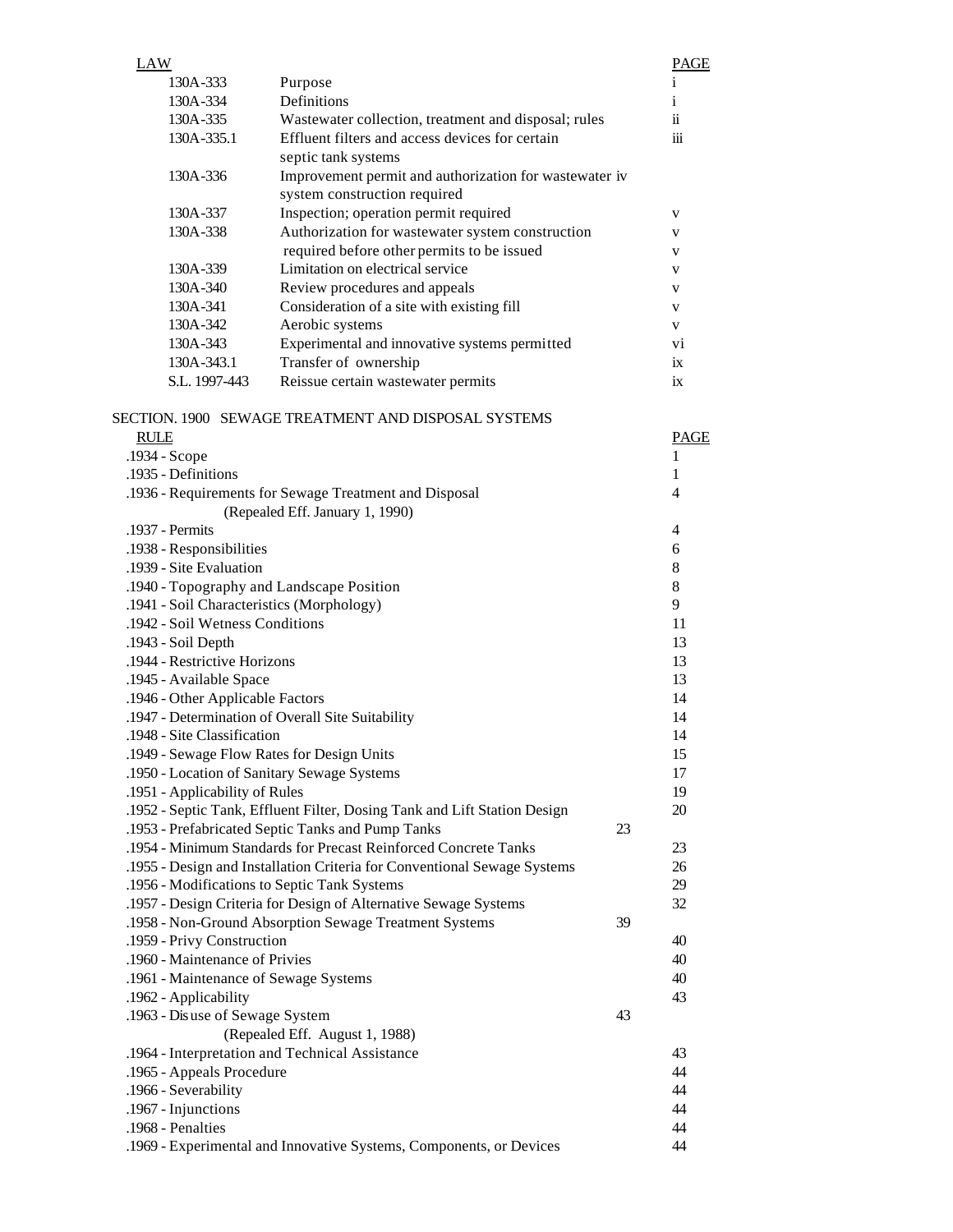# **ARTICLE 11 OF CHAPTER 130A OF THE GENERAL STATUTES OF NORTH CAROLINA**

### **WASTEWATER SYSTEMS**

# § **130A-333. Purpose.**

The General Assembly finds and declares that continued installation, at a rapidly and constantly accelerating rate, of septic tank systems and other types of wastewater systems in a faulty or improper manner and in areas where unsuitable soil and population density adversely affect the efficiency and functioning of these systems, has a detrimental affect on the public health and environment through contamination of land, groundwater and surface waters. Recognizing, however, that wastewater can be rendered ecologically safe and the public health protected if methods of wastewater collection, treatment and disposal are properly regulated and recognizing that wastewater collection, treatment and disposal will continue to be necessary to meet the needs of an expanding population, the General Assembly intends to ensure the regulation of wastewater collection, treatment and disposal systems so that these systems may continue to be used, where appropriate, without jeopardizing the public health.

# § 130A-334. **Definitions.**

The following definitions shall apply throughout this Article:

- (1) "Construction" means any work at the site of placement done for the purpose of preparing a residence, place of business or place of public assembly for initial occupancy, or subsequent additions or modifications which increase sewage flow.
- (2) Repealed by Session Laws 1985, c. 462, s. 18.
- (2a) "Industrial process wastewater" means any water-carried waste resulting from any process of industry, manufacture, trade, or business.
- (3) "Location" means the initial placement for occupancy of a residence, place of business, or place of public assembly.
- (3)(a) "Maintenance" means normal or routine maintenance including replacement of broken pipes, cleaning, or adjustment to an existing wastewater system.
- (4), (5) Repealed by Session Laws 1985, c. 462, s. 18.
- (6) "Place of business" means a store, warehouse, manufacturing establishment, place of amusement or recreation, service station, office building, or any other place where people work.
- (7) "Place of public assembly" means a fairground, auditorium, stadium, church, campground, theater, or any other place where people assemble.
- (7a) "Plat" mean a property survey prepared by a registered land surveyor, drawn to a scale of one inch equals no more than 60 feet, that includes: the specific location of the proposed facility and appurtenances, the site for the proposed wastewater system, and the location of water supplies and surface waters. 'Plat' also means, for subdivision lots approved by the local planning authority and recorded with the county register of deeds, a copy of the recorded subdivisions plat that is accompanied by a site plan that is drawn to scale.
- (7b) "Pretreatment" manes any biological, chemical or physical process or system for improving wastewater quality and reducing wastewater constituents prior to final treatment and disposal in a subsurface wastewater system and includes but is not limited to aeration, clarification, digestion, disinfection, filtration, separation, and settling.
- (8) "Public or community wastewater system" means a single system of wastewater collection, treatment, and disposal owned and operated by a sanitary district, a metropolitan sewage district, a water and sewer authority, a county or municipality or a public utility.
- (9) "Relocation" means the displacement of a residence or place of business from one site to another.
- (9a) "Repair" means the extension, alteration, replacement, or relocation of existing components of a wastewater system.
- (10) "Residence" means a private home, dwelling unit in a multiple family structure, hotel, motel, summer camp, labor work camp, manufactured home, institution, or any other place where people reside.
- (11) Repealed by Session Law 1992, c. 944, s. 3, effective July 14, 1992.
- (12) "Septic tank system" means a subsurface wastewater system consisting of a settling tank and a subsurface disposal field.
- (13) "Sewage" means the liquid and solid human body waste, and liquid waste generated by water-using fixtures and appliances, including those associated with foodhandling. The term does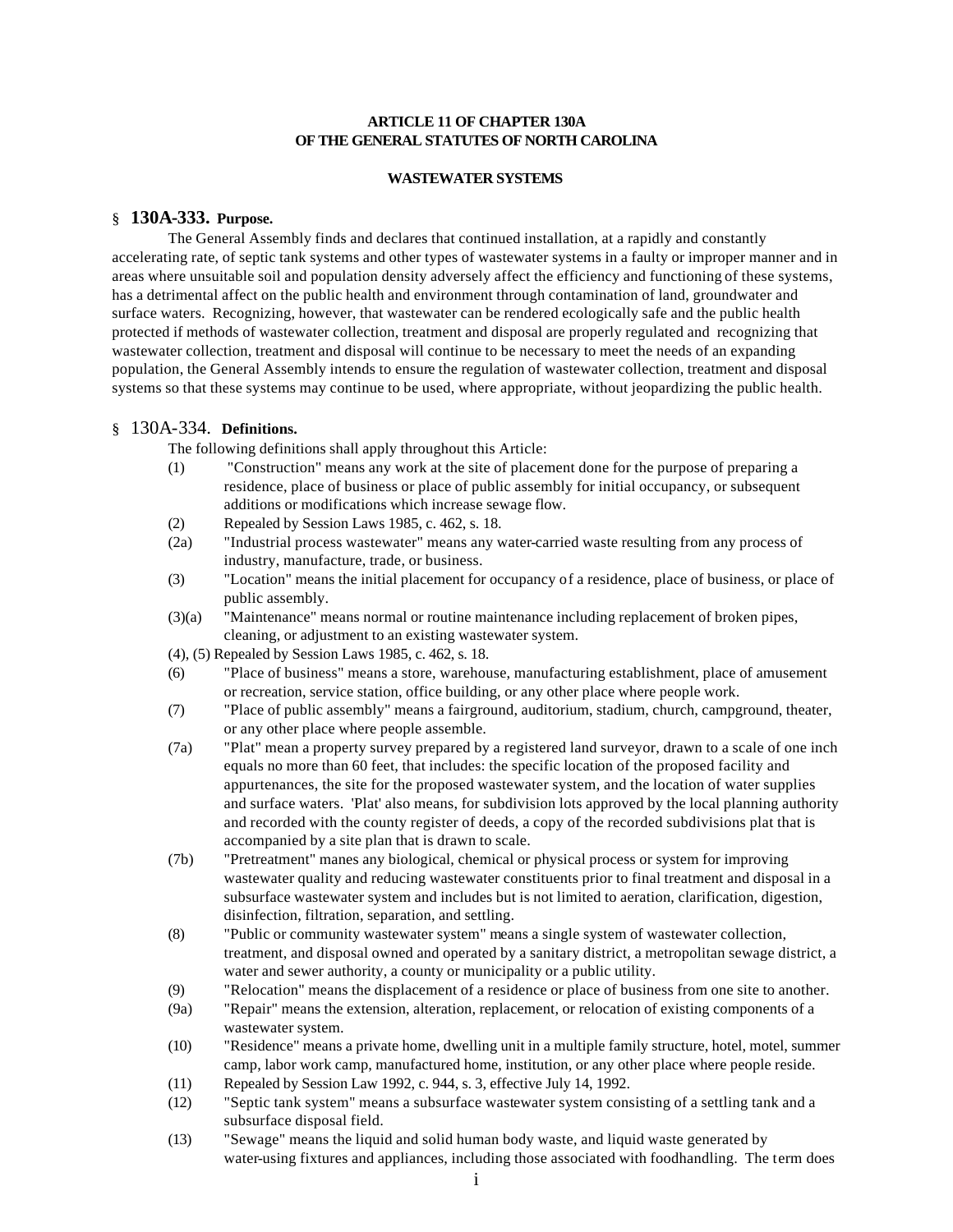not include industrial process wastewater or sewage that is combined with industrial process wastewater.

- (13a) "Site plan" means a drawing not necessarily drawn to scale that shows the existing and proposed property lines with dimensions, the location of the facility and appurtenances, the site for the proposed wastewater system, and the location of water supplies and surface waters.
- (14) "Wastewater" means any sewage or industrial process wastewater discharged, transmitted, or collected from a residence, place of business, place of public assembly, or other places into a wastewater system.
- (15) "Wastewater system" means a system of wastewater collection, treatment and disposal, including a privy, septic tank system, public or community wastewater system, wastewater reuse or recycle system, mechanical or biological wastewater treatment system, any other similar system, and any chemical toilet used only for human waste.

## § **130A-335 Wastewater collection, treatment and disposal; rules**.

 (a) A person owning or controlling a residence, place of business or a place of public assembly shall provide an approved wastewater system. A wastewater system may include components for collection, treatment and disposal of wastewater.

 (b) All wastewater systems shall be regulated by the Department under rules adopted by the Commission except for the following wastewater systems that shall be regulated by the Department under rules adopted by the Environmental Management Commission:

- (1) Wastewater collection, treatment and disposal systems designed to discharge effluent to the land surface or surface waters.
- (2) Wastewater systems designed for groundwater remediation, groundwater injection, or landfill leachate collection and disposal.
- (3) Wastewater systems designed for the complete recycle or reuse of industrial process wastewater.

 (c) A wastewater system subject to approval under rules of the Commission shall be reviewed and approved under rules of a local board of health in the following circumstances:

- (1) The local board of health, on its own motion, has requested the Department to review its proposed rules concerning wastewater systems; and
- (2) The local board of health has adopted by reference the wastewater system rules adopted by the Commission, with any more stringent modifications or additions deemed necessary by the local board of health to protect the public health; and
- (3) The Department has found that the rules of the local board of health concerning wastewater collection, treatment and disposal systems are at least as stringent as rules adopted by the Commission and are sufficient and necessary to safeguard the public health.

 (d) The Department may, upon its own motion, upon the request of a local board of health or upon the request of a citizen of an affected county, review its findings under subsection (c) of this section. The Department shall review its findings under subsection (c) of this section upon modification by the Commission of the rules applicable to wastewater systems. The Department may deny, suspend, or revoke the approval of local board of health wastewater system rules upon a finding that the local wastewater rules are not as stringent as rules adopted by the Commission, are not sufficient and necessary to safeguard the public health, or are not being enforced. Suspension and revocation of approval shall be in accordance with G.S. 130A-23.

 (e) The rules of the Commission and the rules of the local board of health shall address at least the following: Wastewater characteristics; Design unit; Design capacity; Design volume; Criteria for the design, installation, operation, maintenance and performance of wastewater collection, treatment and disposal systems; Soil morphology and drainage; Topography and landscape position; Depth to seasonally high water table, rock, and water impeding formations; Proximity to water supply wells, shellfish waters, estuaries, marshes, wetlands, areas subject to frequent flooding, streams, lakes, swamps, and other bodies of surface or ground waters; Density of wastewater collection, treatment and disposal systems in a geographical area; Requirements for issuance, suspension and revocation of permits; and Other factors which affect the effective operation and performance of wastewater collection, treatment and disposal systems. The rules regarding required design capacity and required design volume for wastewater systems shall provide that exceptions may be granted upon a showing that a system is adequate to meet actual daily water consumption.

 (f) The rules of the Commission and the rules of the local board of health shall classify systems of wastewater collection, treatment and disposal according to size, type of treatment and any other appropriate factors. The rules shall provide construction requirements, including pretreatment and system control requirements, standards for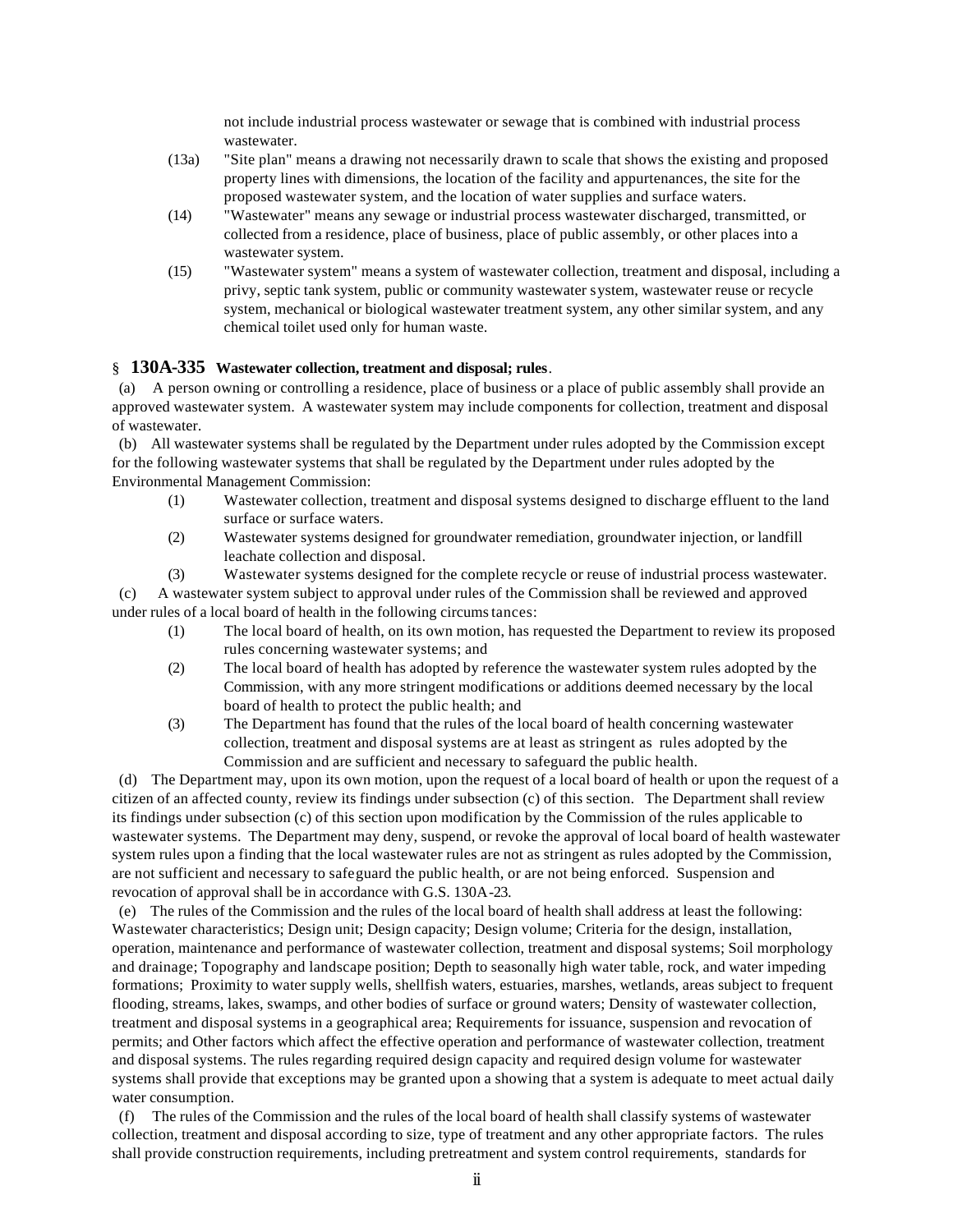operation, maintenance, monitoring, reporting, and ownership requirements for each classification of systems of wastewater collection, treatment and disposal in order to prevent, as far as reasonably possible, any contamination of the land, groundwater and surface waters. The Department and local health departments may impose conditions on the issuance of permits and may revoke the permits for failure of the system to satisfy the conditions, the rules, or this Article. Permits other than improvement permits shall be valid for a period prescribed by rule. Improvement permits shall be valid upon a showing satisfactory to the Department or the local health department that the site and soil conditions are unaltered, that the facility, design wastewater flow, and wastewater characteristics are not increased, and that a wastewater system can be installed that meets the permitting requirements in effect on the date the improvement permit was issued. Improvement permits for which a plat is provide provided shall be valid without expiration. Improvement permits for which a site plan is provided shall be valid for five years. The period of time for which the permit is valid and a statement that the permit is subject to revocation if the site plan or plat, whichever is applicable, or the intended use changes shall be displayed prominently on both the application form for the permit and the permit.

 (f1) A preconstruction conference with the owner or developer, or an agent of the owner or developer, and a representative of the local health department shall be required for any authorization for wastewater system construction issued with an improvement permit under G.S. 130A-336 when the authorization is greater than five years old. Following the conference, the local health department shall issue a revised authorization for wastewater system construction that includes current technology that can reasonably be expected to improve the performance of the system.

 (f1) For each septic tank system that is designed to treat 3,000 gallons per day or less of sewage, rules adopted pursuant to subsection (f) of this section shall require the use of an effluent filter to reduce the total suspended solids entering the drainfield and the use of an access device for each compartment of the septic tank to provide access to the compartment in order to facilitate maintenance of the septic tank. The Commission shall not adopt specifications for the effluent filter and access device that exceed the requirements of G.S. 130A-335.1. Neither this section nor G.S. 130A-335.1 shall be construed to prohibit the use of an effluent filter or access device that exceeds the requirements of G.S. 130A-335.1. The Department shall approve effluent filters that meet the requirements of this section, G.S. 130A-335.1, and rules adopted by the Commission.

 (g) Prior to denial of an improvement permit, the local health department shall advise the applicant of possible site modifications or alternative systems, and shall provide a brief description of those systems. When an improvement permit is denied, the local health department shall issue the site evaluation in writing stating the reasons for the unsuitable classification. The evaluation shall also inform the applicant of the right to an informal review by the Department, the right to appeal under G.S. 130A-24, and to have the appeal held in the county in which the site for which the improvement permit was requested is located.

 (h) Except as provided in this subsection, a chemical or portable toilets may be placed at any location where the chemical or portable toilet can be operated and maintained under sanitary conditions. A chemical or portable toilet shall not be used as a replacement or substitute for a water closet or urinal where a water closet or urinal connected to a permanent wastewater treatment system is required by the North Carolina State Building Code, except that a chemical or portable toilet may be used to supplement a water closet or urinal during periods of peak use. A chemical or portable toilet shall not be used as an alternative to the repair of a water closet, urinal, or wastewater treatment system. It shall be unlawful to discharge sewage or other waste from a chemical or portable toilet used for human waste except into a wastewater system that has been approved by the Department under rules adopted by the Commission or by the Environmental Management Commission or at a site that is permitted by the Department under G.S. 130A-291.1.

# § **130A-335.**1 **Effluent filters and access devices for certain septic tank systems.**

 (a) The manufacturer of each septic tank to be installed in this State as a part of a septic tank system that is designed to treat 3,000 gallons per day or less of sewage shall provide an effluent filter approved by the Department pursuant to the requirements of G.S. 130A-335, this section, and rules adopted by the Commission. The person who installs the septic tank system shall install the effluent filter as a part of the septic tank system in accordance with the specifications provided by the manufacturer of the effluent filter. An effluent filter shall:

- (1) Be made of materials that are capable of withstanding the corrosives to which septic tank systems are normally subject.
- (2) Prevent solid material larger than one-sixteenth of an inch, as measured along the shortest axis of the material, from entering the drainfield.
- (3) Be designed and constructed to allow for routine maintenance.
- (4) Be designed and constructed so as not to require maintenance more frequently than once in any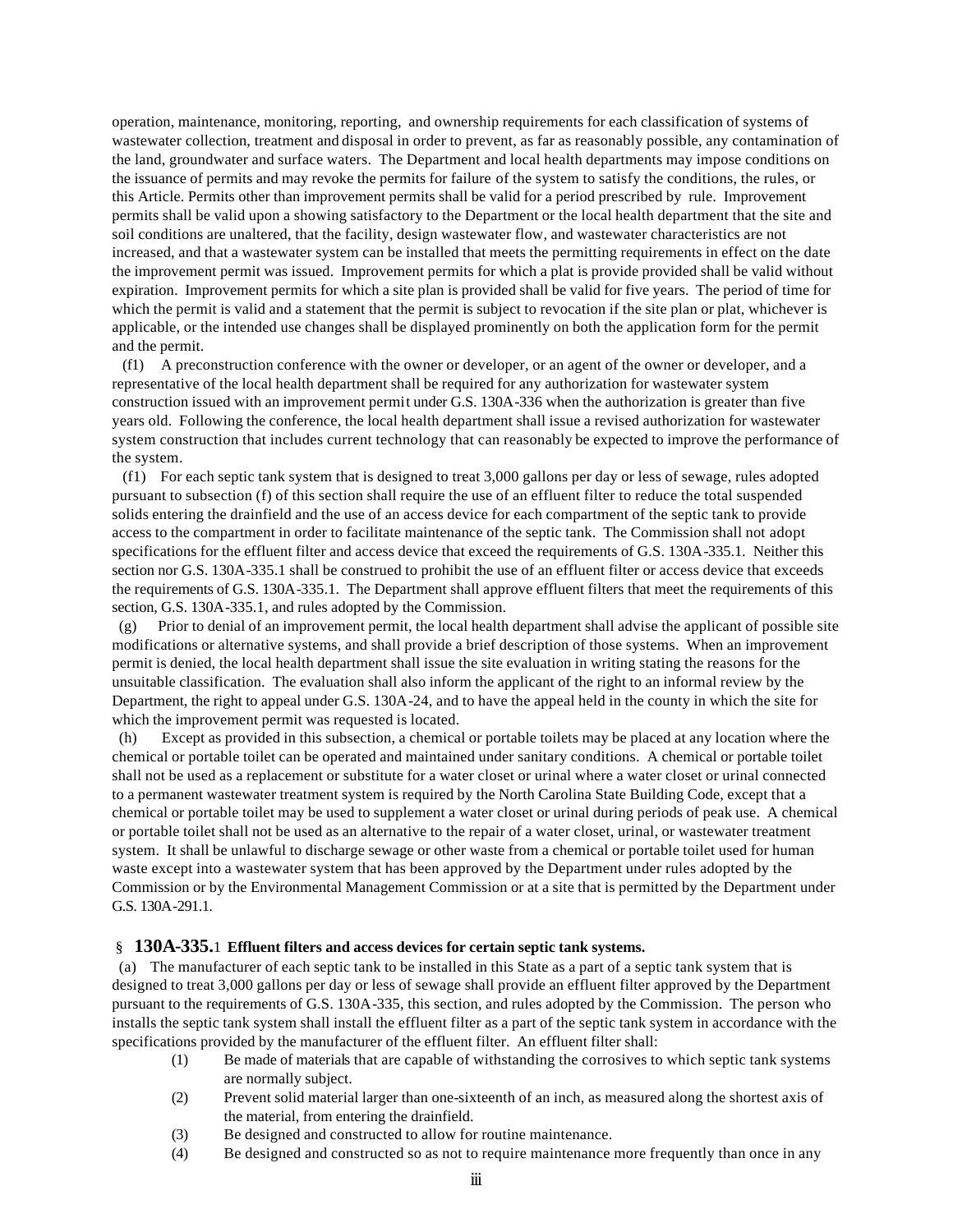three-year period under normally anticipated use.

 (b) The access device required by G.S. 130A-335(f) shall provide access to each compartment of a septic tank for inspection and maintenance either by means of an opening in the top of the septic tank or by a riser assembly and shall include an appropriate cover. The access device shall:

- (1) Be of sufficient size to facilitate inspection and service.
- (2) Be designed and constructed to equal or exceed the minimum loading specifications applicable to the septic tank.
- (3) Prevent water entry.
- (4) Come to within six inches of the finished grade.
- (5) Be visibly marked so that the access device can be readily located.

# § **130A-336. Improvement permit and authorization for wastewater system construction required.**

(a) Any proposed site for a residence, place of business or place of public assembly in an area not served by an approved wastewater system shall be evaluated by the local health department in accordance with rules adopted pursuant to this Article. An improvement permit shall be issued in compliance with the rules adopted pursuant to this Article. An improvement permit shall include:

- (1) For permits that are valid without expiration, a plat, or, for permits that are valid for five years, a site plan.
- (2) A description of the facility the proposed site is to serve.
- (3) The proposed wastewater system and its location.
- (4) The design wastewater flow and characteristics.
- (5) The conditions for any site modifications.
- (6) Any other information required by the rules of the Commission.

The improvement permit shall not be affected by change in ownership of the site for the wastewater system provided both the site for the wastewater system and the facility the system serves are unchanged and remain under the ownership or control of the person owning the facility. No person shall commence or assist in the construction, location or relocation of a residence, place of business or place of public assembly in an area not served by an approved wastewater system unless an improvement permit and an authorization for wastewater system construction are obtained from the local health department. This requirement shall not apply to a manufactured residence exhibited for sale or stored for later sale and intended to be located at another site after sale.

(b) The local health department shall issue an authorization for wastewater system construction authorizing work to proceed and the installation or repair of a wastewater system when it has determined after a field investigation that the system can be installed and operated in compliance with this Article and Rules adopted pursuant to this Article. This authorization for wastewater system construction shall be valid for a period equal to the period of validity of the improvement permit, not to exceed five years, and may be issued at the same time the improvement permit is issued. No person shall commence or assist in the installation, construction, or repair of a wastewater system unless an improvement permit and an authorization for wastewater system construction has been obtained from the Department or the local health department. No improvement permit or authorization for wastewater system construction shall be required for maintenance of a wastewater system. The Department and the local health department may impose conditions on the issuance of an improvement permit and an authorization for wastewater system construction.

(c) Unless the Commission otherwise provides by rule, plans, and specifications for all wastewater systems designed for the collection, treatment, and disposal of industrial process wastewater shall be reviewed and approved by the Department prior to issuance of an authorization for wastewater system construction by the local health department.

(d) If a local health department repeatedly fails to issue or deny improvement permits for conventional septic tank systems within 60 days of receiving completed applications for the permits, then the Department of Environment, Health and Natural Resources may withhold public health funding from that local health department.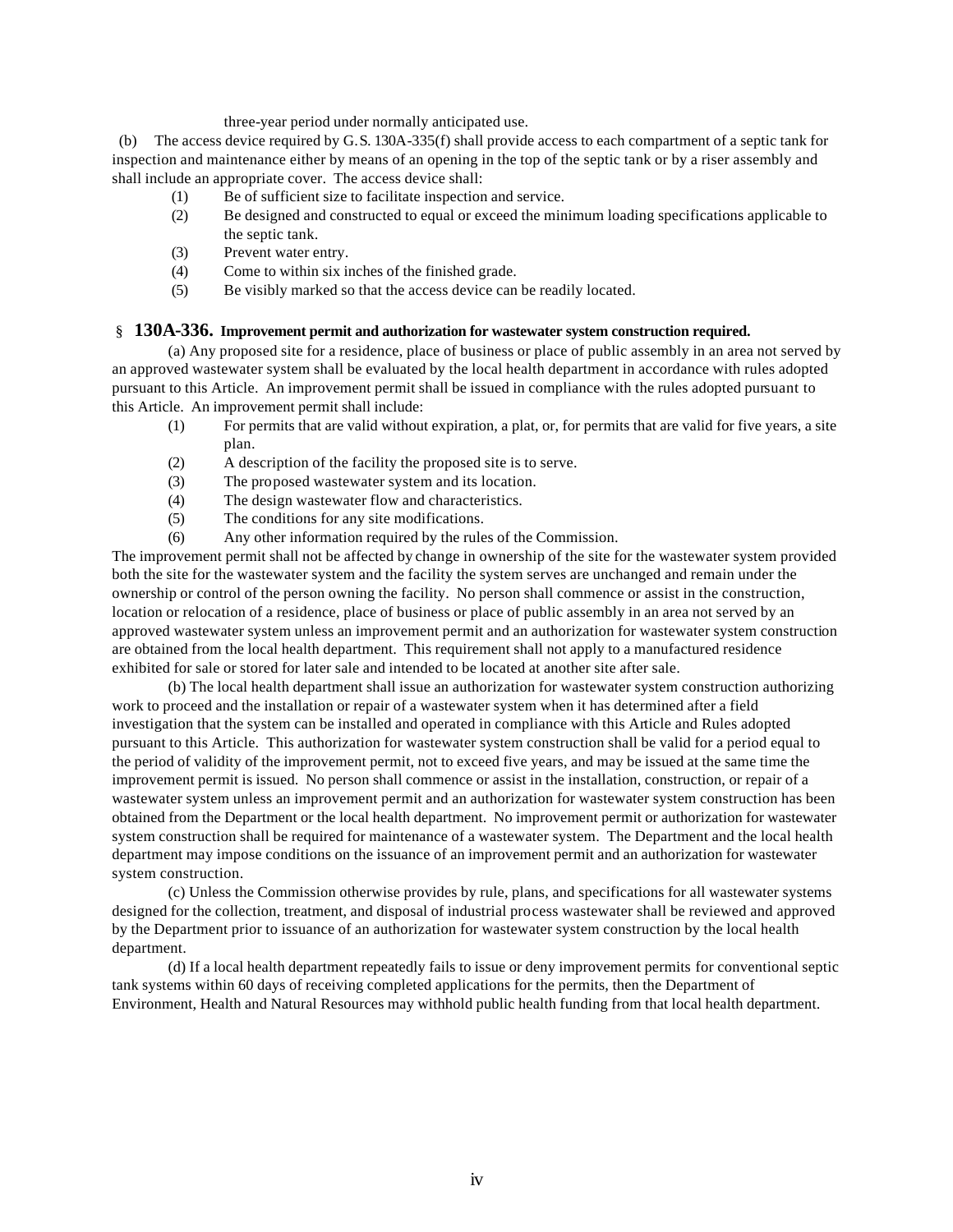#### § **130A-337. Inspection; operation permit required.**

(a) No system of wastewater collection, treatment and disposal shall be covered or placed into use by an person until an inspection by the local health department has determined that the system has been installed or repaired in accordance with any conditions of the improvement permit, the rules and this Article.

(b) Upon determining that the system is properly installed or repaired and that the system is capable of being operated in accordance with the conditions of the improvement permit, the rules, this Article and any conditions to be imposed in the operation permit, as applicable, the local health department shall issue an operation permit authorizing the residence, place of business or place of public assembly to be occupied and for the system to be placed into use or reuse.

(c) Upon determination that an existing wastewater system has a valid operation permit and is operating properly in a manufactured home park, the local health department shall issued authorization in writing for a manufactured home to be connected to the existing system and to be occupied. Notwithstanding G.S. 130A-336, an improvement permit is not required for the connection of a manufactured home to an existing system with a valid operation permit in a manufactured home park.

(d) No person shall occupy a residence, place of business or place of public assembly, or place a wastewater system into use or reuse for a residence, place of business or place of public assembly until an operation permit has been issued or authorization has been obtained pursuant to G.S. 130A-337(c).

#### **§ 130A-338**. **Authorization for wastewater system construction required before other permits to be issued.**

Where construction, location or relocation is proposed to be done upon a residence, place of business or place of public assembly, no permit required for electrical, plumbing, heating, air conditioning or other construction, location or relocation activity under any provision of general or special law shall be issued until an authorization for wastewater system construction has been issued under G.S. 130A-336 or authorization has been obtained under G.S. 130A-337(c).

### **§ 130A-339. Limitation on electrical service.**

No person shall allow permanent electrical service to a residence, place of business or place of public assembly upon construction, location or relocation until the official electrical inspector with jurisdiction as provided in G.S. 143-143.2 certifies to the electrical supplier that the required improvement permit authorization for wastewater system construction and an operation permit or authorization under G.S. 130A-337(c) has been obtained. Temporary electrical service necessary for constructing a residence, place of business or place of public assembly can be provided under compliance with G.S. 130A-338.

#### **§ 130A-340. Review procedures and appeals**.

The Department, upon request by an applicant for an improvement permit, shall provide a technical review of any scientific data and system design submitted by the applicant. The data and system design shall be evaluated by professional peers of those who prepared the data and system design. The results of the technical review shall be available prior to a decision by the local health department and shall not affect an applicant's right to a contested hearing under Chapter 150B of the General Statutes.

### **§ 130A-341. Consideration of a site with existing fill**.

Upon application to the local health department, a site that has existing fill, including one on which fill material was placed prior to July 1, 1977, and that has sand or loamy sand for a depth of at least 36 inches below the existing ground surface, shall be evaluated for an on-site wastewater system. The Commission shall adopt rules to implement this Section.

#### **§ 130A-342**. **Residential wastewater treatment systems.**

(a) Individual residential wastewater treatment systems that are approved and listed in accordance with the standards adopted by the National Sanitation Foundation, Inc. for Class I residential wastewater treatment systems, as set out in Standard 40 of the National Sanitation Foundation, Inc., (as approved 13 January 2001) as amended, shall be permitted under rules adopted by the Commission. The Commission may establish standards in addition to those set by the National Sanitation Foundation, Inc.

(b) A permitted system shall be operated and maintained by a certified wastewater treatment facility operator.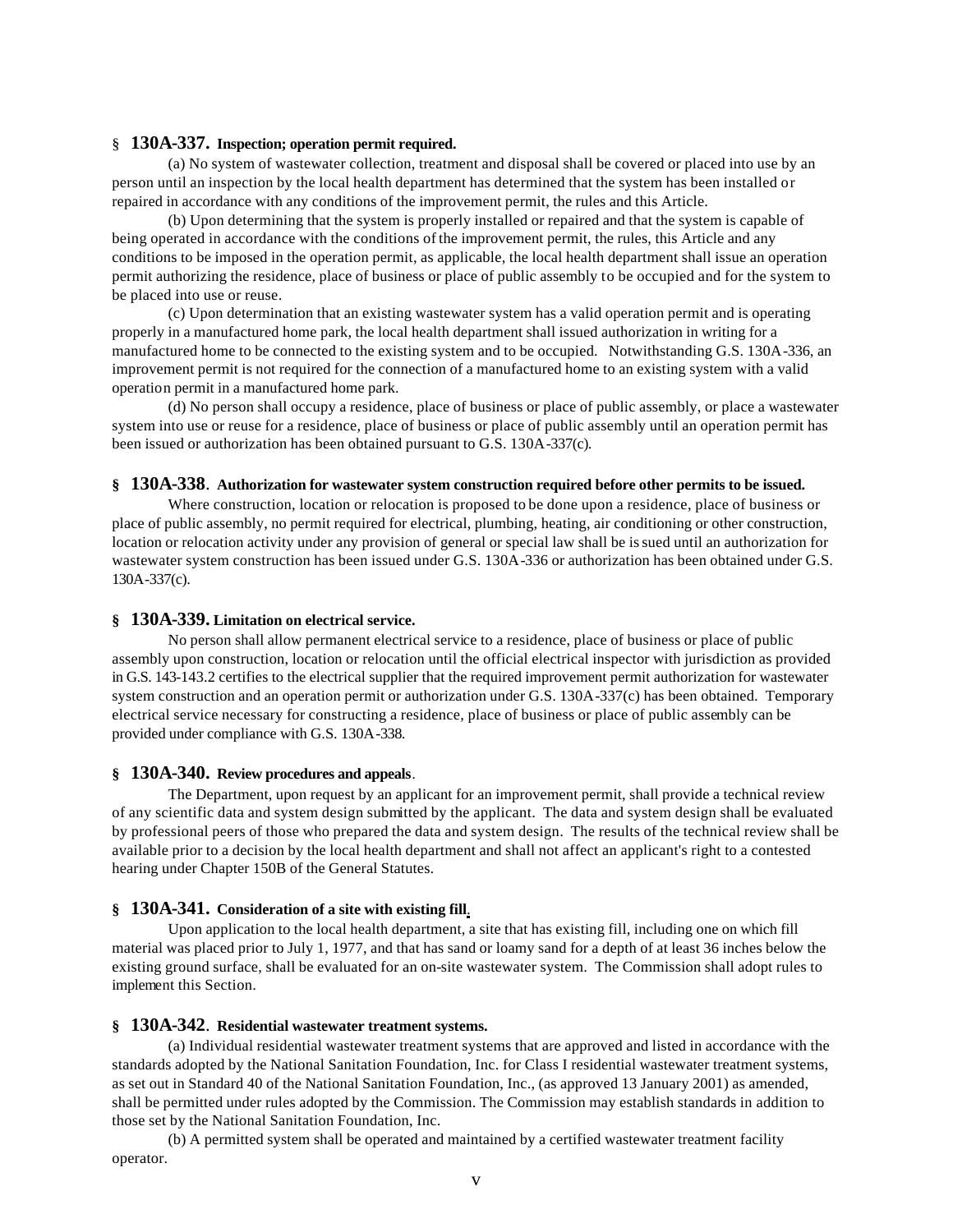(c) Each county, in which one or more residential wastewater treatment systems permitted pursuant to this section are in use, shall document the performance of each system and report the results to the Department annually. (1989, c. 727, s. 223(b); c. 764, s. 9; 1989 (Reg. Sess., 1990), c. 1004, ss. 12, 37; 1991 (Reg. Sess., 1992), c. 944, s. 8; 1995, c. 285, 1; 1997-443, ss. 11A.84, 11A.119(a); 2001-505,2.1)

#### **§ 130A-343. Approval of on-site subsurface wastewater systems.**

- (a) Definitions. As used in this section:
	- (1) "Accepted wastewater system" means any wastewater system, other than a conventional wastewater system, or any technology, device, or component of a system that: (i) has been previously approved as an innovative wastewater system by the Department; (ii) has been in general use in this State as an innovative wastewater system for more than five years; and (iii) has been approved by the state Commission for general use or use in one or more specific applications. An accepted wastewater system may be approved for use in applications for which a conventional wastewater system is unsuitable. The Commission may impose any design, operation, maintenance, monitoring, and management requirements on the use of an accepted wastewater system that it determines to be appropriate.
	- (2)"Controlled demonstration wastewater system" means any wastewater system or any technology, device, or component of a wastewater system that, on the basis of acceptable research, is approved by the Department for research, testing, or trial use under actual field conditions in this State pursuant to a protocol that has been approved by the Department.
	- (3) "Conventional wastewater system", "conventional sewage system", or "conventional septic tank system" means a wastewater system that consists of a traditional septic tank and a gravity-fed subsurface disposal field that uses washed gravel or crushed stone to distribute effluent to soil in one or more nitrification trenches and that does not include any other appurtenance.
	- (4) "Experimental wastewater system" means any wastewater system or any technology, device, or component of a wastewater system that is approved by the Department for research, testing, or limited trial use under actual field conditions in this State pursuant to a protocol that has been approved by the Department.
	- (5) "Innovative wastewater system" means any wastewater system, or any technology, device, or component of a wastewater system that (i) has been demonstrated to perform in a manner equal or superior to a conventional wastewater system; (ii) is constructed of materials whose physical and chemical properties provide the strength, durability, and chemical resistance to allow the system to withstand loads and conditions as required by rules adopted by the Commission; and (iii) has been approved by the Department of general use or for one or more specific applications. An innovative wastewater system may be approved for use in applications for which a conventional wastewater system in unsuitable. The Department requirements on the use of an innovative wastewater system that it determines to be appropriate.

b) Adoption of Rules Governing Approvals. – The Commission shall adopt rules for the approval and permitting of experimental, controlled demonstration, innovative, and accepted wastewater systems. The rules shall address the criteria to be considered prior to issuing a permit for a system, requirements for preliminary design plans and specifications that must be submitted, methodology to be used, standards for monitoring and evaluating the system, performance and maintenance, monitoring, and management requirements on the use of an innovative wastewater system that it determines to be appropriate.

c) Approved Systems. – The Department may modify, suspend, or revoke the approval of a wastewater system of the Department determines that the approval is based on false, incomplete, or misleading information or if the Department finds that modification, suspension, or revocation is necessary to protect public health, safety, or welfare. The Department shall provide a listing of all approved experimental, controlled demonstration, innovative, and accepted wastewater systems to the local health departments annually, and more frequently, when the Department makes a final agency decision related to the approval of a wastewater system or the Commission adopts rules related to the approval of a wastewater system.

(d) Evaluation Protocols. – The Department shall approve one or more nationally recognized protocol for the evaluation o on-site subsurface wastewater systems. Any protocol approved by the Department shall specify a minimum number of sites that must be evaluated and the duration of the evaluation period. At the request of a manufacture of a wastewater system, the Department may approve an alternative protocol for use in the evaluation of the performance of the manufacturer's wastewater system. A protocol for the evaluation of an on-site subsurface wastewater system is a scientific standard within the meaning of G.S. 150B-2(8a)h.

(e) Experimental Systems. – A manufacturer of a wastewater system that is intended for an on-site subsurface use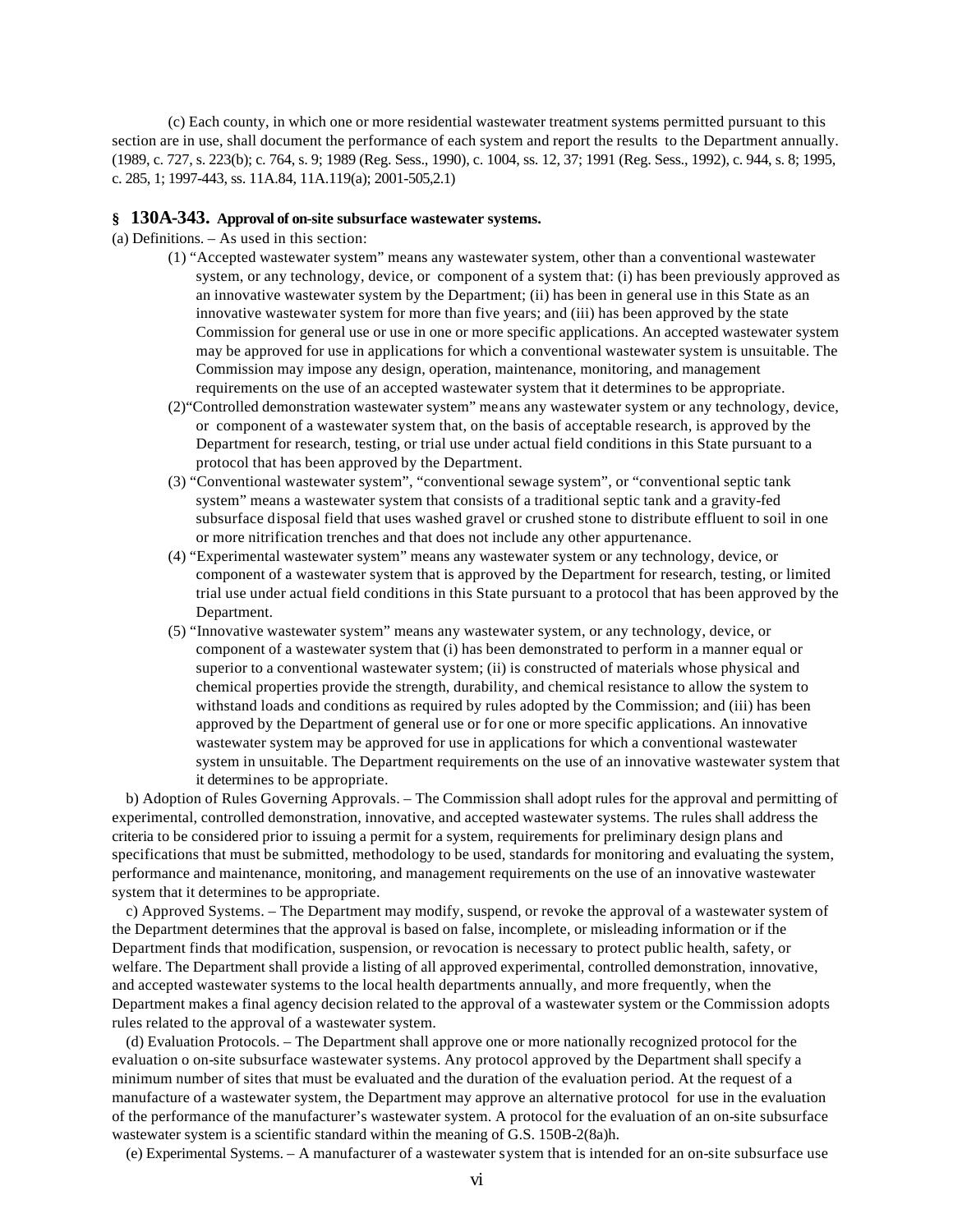may apply to the Department to have the system evaluated as an experimental wastewater system as provided in this subsection. The manufacturer shall submit a proposal for evaluation of the system to the Department. The proposal for evaluation shall include the design of the system, description of any laboratory of field research or testing that will be used to evaluate the system, a description of the research or testing protocol, and the credentials of the independent laboratory, consultant, or other entity that will be conducting the research or testing on the system. The proposal may include an evaluation of research and testing conducted in other states to the extent that the research and testing involves soil types, climate, hydrology, and other relevant conditions that are comparable to conditions in this State and if the research or testing was conducted pursuant to a protocol acceptable to the Department. The manufacturer shall enter into a contract for an evaluation of the performance of the experimental wastewater system with an independent laboratory, consultant, or other entity that has expertise in the evaluation of wastewater systems and that 50 experimental systems pursuant to a protocol approved by the Department on sites that are suitable for a conventional wastewater system and that have a repair area of sufficient size to allow installation of a conventional wastewater system, an approved innovative wastewater system, or an accepted wastewater system if the experimental wastewater system fails to perform properly.

(f) Controlled Demonstration Systems. – A manufacturer of a wastewater system intended for on-site subsurface use may apply to the Department to have the system evaluated as a controlled demonstration wastewater system as provided in the subsection. The manufacturer shall submit a proposal for evaluation of the system to the Department. The proposal for evaluation shall include the design of the system, a description of any laboratory or field research or testing that will be used to evaluate the system, a description of the research or testing protocol, and the credentials of the independent laboratory, consultant, or other entity that will be conducting the research or testing on the system. If the system was evaluated as an experimental system under subsection (e) of this section, the proposal shall include the results of the evaluation. The proposal may include an evaluation of research and testing conducted in other states to the extent that the research and testing involve soil types, climate, hydrology, and other relevant conditions that are comparable to conditions in this State and if the research or testing was conducted pursuant to a protocol acceptable to the Department. The manufacturer shall enter into a contract for an evaluation of the performance of the controlled demonstration wastewater system with an independent laboratory, consultant, or other entity that has expertise in the evaluation for wastewater systems and that is approved by the Department. The manufacturer may install up to 200 controlled demonstration wastewater systems pursuant to a protocol approved by the Department on sites that are suitable for a conventional wastewater system, an innovative wastewater system, or an accepted wastewater system if the controlled demonstration wastewater system fails to perform properly. If the controlled demonstration wastewater system is intended for use on sites that are not suitable, or that are provisionally suitable, for a conventional wastewater system, the Department may approve the installation of the controlled demonstration wastewater system if the Department determines that the manufacturer can provide an acceptable alternative method for collection, treatment, and disposal of the wastewater.

(g) Innovative Systems. – A manufacturer of a wastewater system for on-site subsurface use that has been evaluated as an experimental wastewater system as provided in subsection (e) of this section or that has been evaluated as a controlled demonstration wastewater system as provided in subsection (f) of this section may apply to the Department to have the system approved as an innovative wastewater system as provided in this subsection. A manufacturer of a wastewater system for on-site subsurface use that has not been evaluated as an experimental wastewater system or as a controlled demonstration wastewater system may also apply to the Department to have the system approved as an innovative wastewater system on the basis of research and testing conducted in other states. The manufacturer shall provide the Department with the data and findings of all evaluations of the performance of the system that have been conducted in any state by or on behalf of the manufacturer. The manufacturer shall also provide the Department with a summary of the system that are known to the manufacturer. The Department shall publish a notice that the manufacturer has submitted an application under this subsection in the North Carolina Register and may provide additional notice to the public via the Internet or by other means. The Department shall receive public comment on the application for at 30 days after the date the notice is published in the North Carolina Register. In making a determination under this subsection, the Department shall consider the data, findings. And recommendations submitted by the manufacturer and all public comment. The Department may also consider any other information that the Department determines to be relevant. The Department shall determine (i) whether the system performs in a manner equal or superior to a conventional wastewater system; (ii) whether the system constructed of materials whose physical and chemical properties provide the strength, durability, and chemical resistance to allow the system to withstand loads and conditions as required by rules adopted by the Commission; (iii) the circumstances in which use of the system is appropriate; and (iv) any conditions and limitations related to the use of the system. The Department shall make the determination required by this subsection and approve or deny the application within 180 days after the Department receives a complete application from a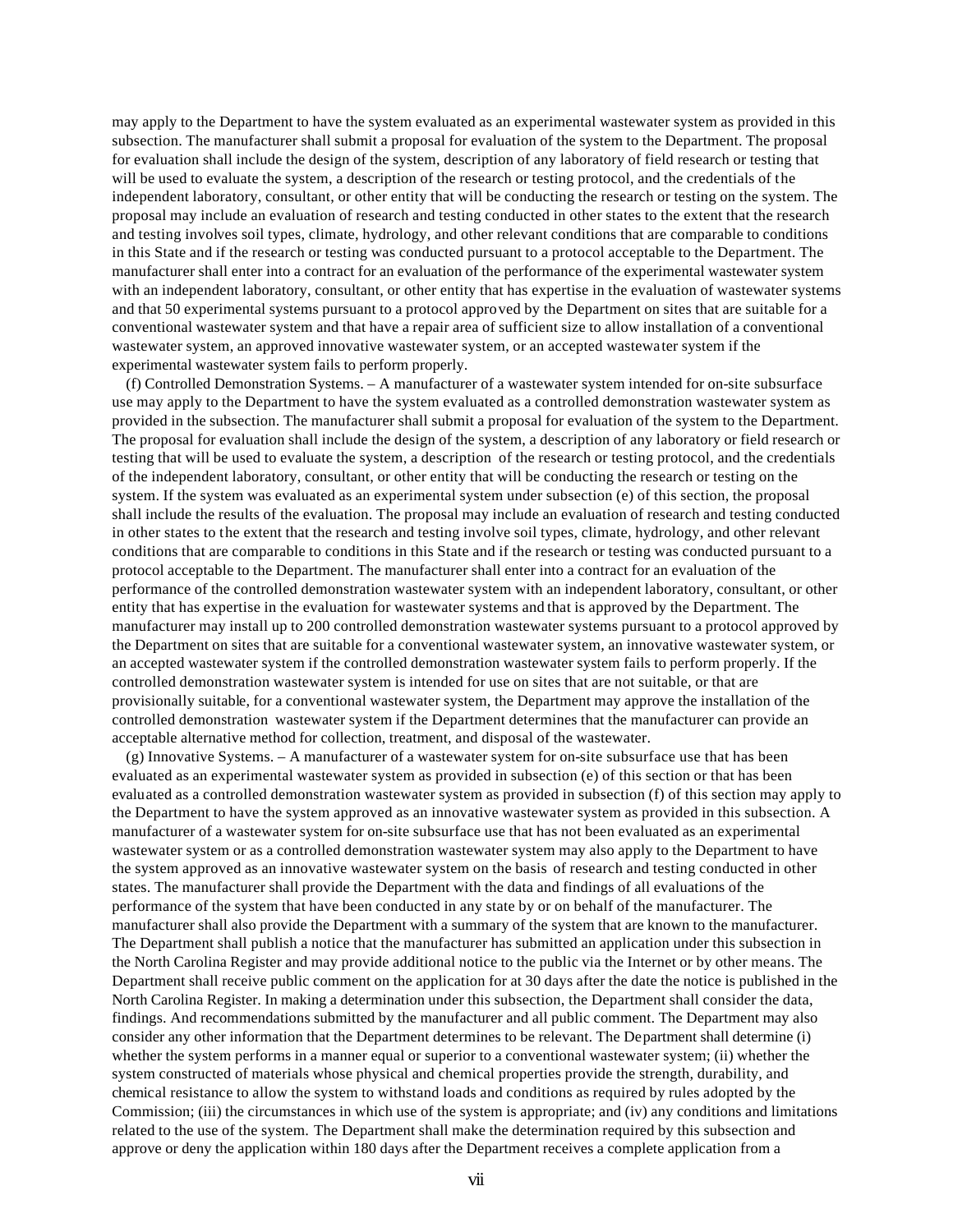manufacturer. If the Department fails to act on the application within 180 days, the manufacturer may treat the application as denied and challenge the denial by filing a contested case as provided in Article 3 Chapter 150B of the General Statutes. If the Department approves an innovative wastewater system, the Department shall specify the circumstances in which use of the system is appropriate and any conditions and limitations related to the use of the system.

(h) Accepted Systems. – A manufacturer of an innovative wastewater system that has been in general use in this State for more than five years may petition the Commission to have the system designated as an accepted wastewater system as provided in this subsection. The manufacturer shall provide the Commission with the data and findings of all prior evaluations of the performance of the system. In addition, the manufacturer shall provide the Commission with information sufficient to enable the Commission to fully evaluate the performance of the system in this State for at least the five-year period immediately preceding the petition. The Commission shall designate a wastewater system as an accepted wastewater system only if it finds that there is clear convincing, and cogent evidence (i) to confirm the findings made by the Department at the time the Department approved the system as an innovative wastewater system and (ii) that the system performs in a manner that is equal or superior to a conventional wastewater system under actual field conditions in this State. The Commission shall specify the circumstances in which use of the system is appropriate and any conditions and limitations related to the use of the system.

- (i) Miscellaneous Provisions.
	- (1) In evaluating applications for approval under this section, the Department may consult with persons who have special training and experience related to on-site subsurface wastewater systems and may form a technical advisory committee for this purpose. However, the Department is responsible for making timely and appropriate determinations under this section.
	- (2) The Department may initiate a review of a nonproprietary wastewater system and approve the system for on-site subsurface use as an experimental wastewater system, a controlled demonstration wastewater system, or an innovative wastewater system without having received an application form a manufacturer. The Department may recommend that the Commission designate a nonproprietary wastewater system as an accepted wastewater system without having received a petition from a manufacturer.

(j) Warranty Required in Certain Circumstances. – The Department shall not approve a reduction of the total nitrification trench length for an innovative wastewater system or accepted wastewater system handling untreated septic tank effluent of more than twenty-five (25%) as compared to the total nitrification trench length required for a 36-inch-wide conventional wastewater system unless the manufacturer of the innovative wastewater system or accepted wastewater system provides a performance warranty for the nitrification trench system to each owner or purchaser of the system for a warranty period of at least five years from the date on which the wastewater system is placed in operation. The warranty shall provide that the manufacturer shall provide all material and labor that may be necessary to provide a fully functional wastewater system. The Commission shall establish minimum terms and conditions for the warranty required by this subsection. This subsection shall not be construed to require that a manufacturer warrant a wastewater system that is not properly sized to meet the design load required for a particular use, that is improperly installed, or that is improperly operated and maintained.

(k) Fees. –The Department shall collect the following fees under this section:

(1) Review of an alternative protocol under

| Subsection (d) of this section                          | \$1,000.00 |
|---------------------------------------------------------|------------|
| (2) Review of an experimental system                    | \$3,000.00 |
| (3) Review of a controlled demonstration system         | \$3,000.00 |
| (4) Review of an innovative system                      | \$3,000.00 |
| (5) Review of an accepted system                        | \$3,000.00 |
| (6) Review of a residential wastewater system treatment |            |
| system pursuant to G.S. 130A-342                        | \$1,500.00 |
| (7) Review of a component of a system                   | \$100.00   |
| (8) Modification to approved innovative system          | \$1,000.00 |
|                                                         |            |

(l) On-Site Wastewater System Account. – The On-Site Wastewater System Account is established as a nonreverting account within the Department. Fees collected pursuant to this section shall be placed in the On-Site Wastewater System Account and shall be applied only to the costs of implementing this seciton.

# **130A-343.1. Transfer of ownership of provisionally approved septic tanks and innovative septic tank systems to joint agency in certain counties; inspection fees in those counties.**

(a) As used in this section. "provisionally approved septic or innovative septic tank system" means a septic tank system located in soil that is classified as provisionally suitable or innovative septic tank system, as those terms are